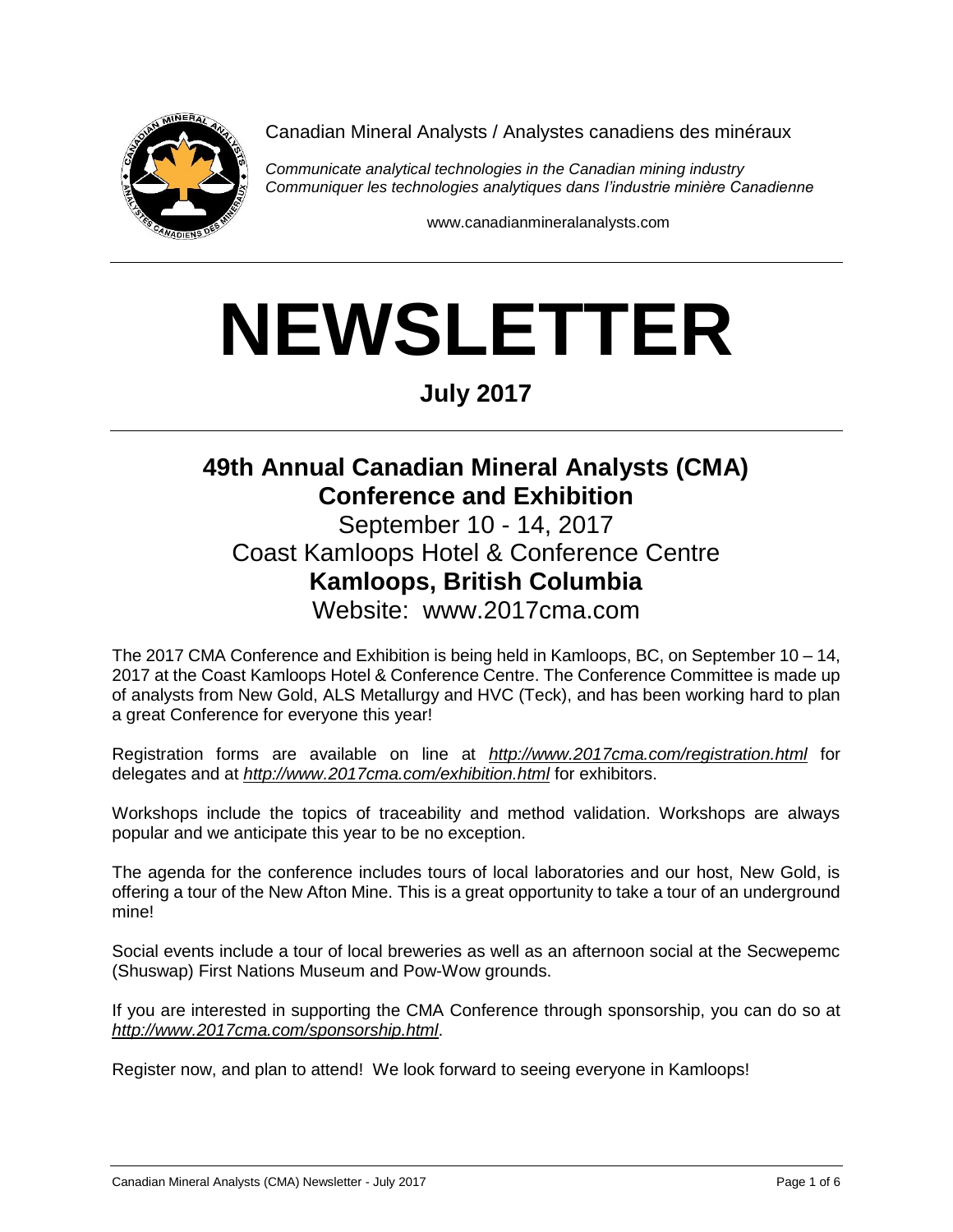

Coast Kamloops Hotel & Conference Centre



New Gold Inc. exhibitor booth



New Afton Mine at dawn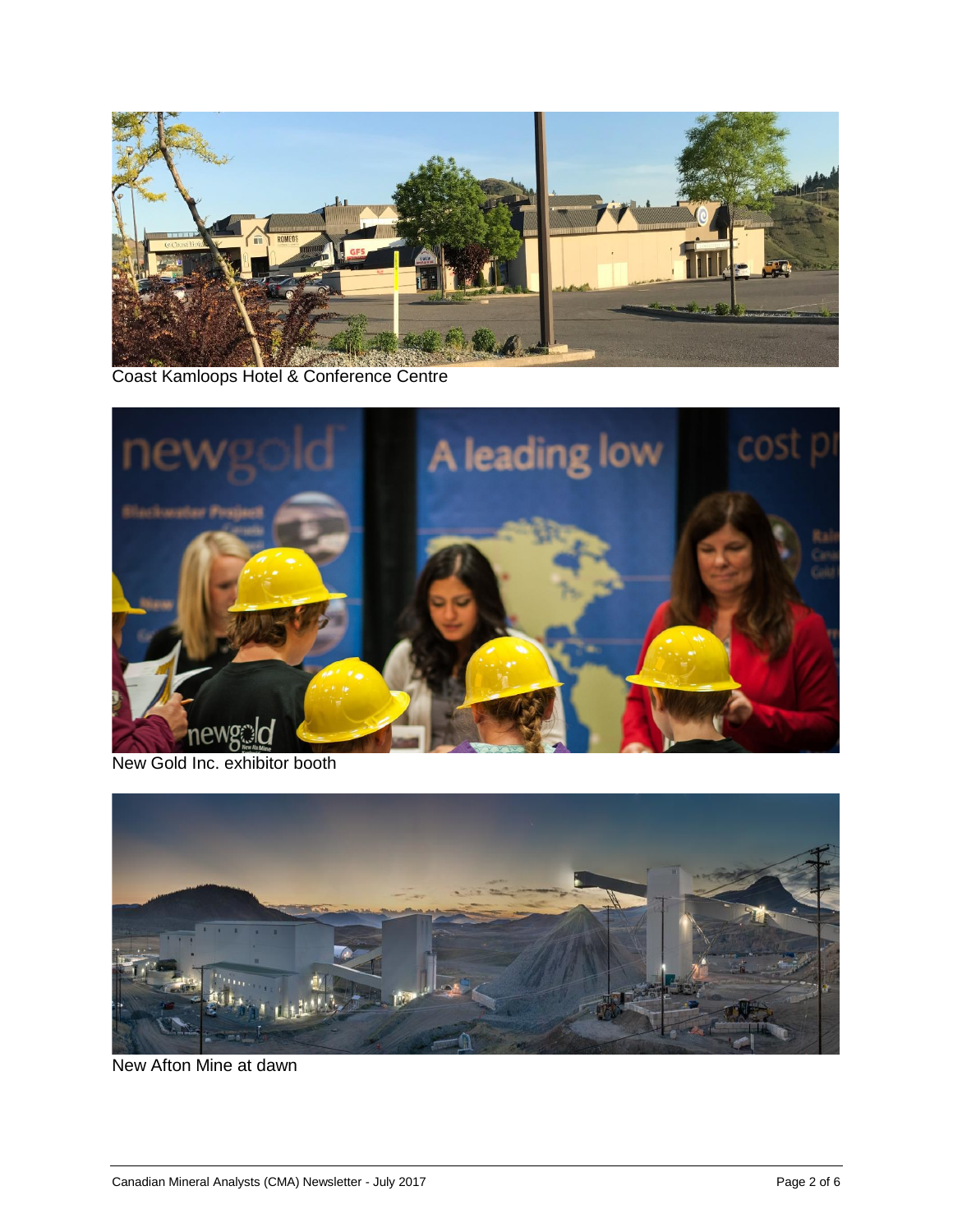

Thompson Rivers University



Kamloops (center) in the distance

# **John Gregorchuk Retires as CMA Managing Secretary**



After serving as the Canadian Mineral Analysts (CMA) Managing Secretary for 17 years, John Gregorchuk decided to retire from the position at the end of 2016. John was kind enough to provide a history of his career, his involvement in the CMA, some information about his family and his current interests. Read to the end of John's story to find out if he ever found the 45 gallon drum of pure silver.

Photo of John taken before going underground at a recent Sudbury CMA Conference

Birth: I was born in Manchester, England over half a century ago.

Education: In my pre-high school days I always enjoyed science, having been introduced to the scientific world by means of a *Handy Andy Chemistry* set which I used to create the most vile sulphurous smells in the basement. This interest carried over into high school and beyond. It was about the same time I began collecting rocks and minerals but particularly minerals. This hobby was particularly appealing because it was really hands on and you had to use your senses, i.e., sight and feel.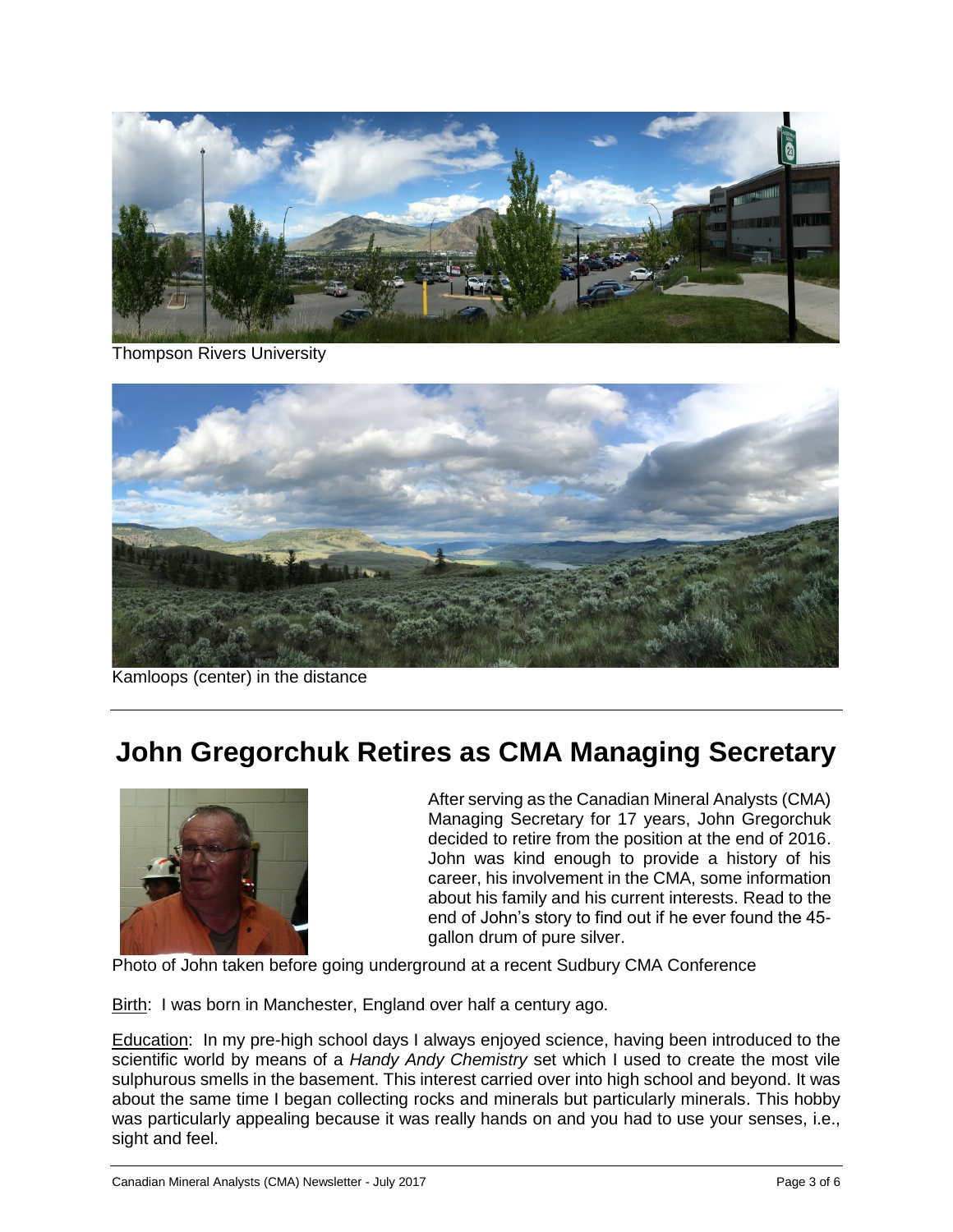Employment: Along the way I developed a real interest in organic chemistry and thought it would be great to get employment in this field. While living in Halifax I attended Dalhousie University and soon found that I really didn't like organic chemistry but I was really keen on inorganic chemistry particularly analytical chemistry. I graduated in 1967 with a B.Sc. in chemistry.

I was never able to land a summer position in a laboratory but I did get employment for two summers at Keltic Lodge, first as a dish washer and in my second year there I was a bar waiter initially, and later in the summer, assistant pastry chef. Yes, I did burn some of the dinner rolls but my understanding boss showed me how to scrape the black off so the customers couldn't tell. My parents had moved to Manitoba during my final two years at Dalhousie so I returned to Manitoba for the summer to look for work. My very first job interview when I arrived in Manitoba was with Manitoba Energy and Mines for the position of summer field assistant. They usually hired geology students but someone had quit to go work on a mine site and they were leaving for the field in a week and they needed someone right away. The duties of the job were explained to me and I was asked if I could cook. I said "NO". The interviewer told me not to worry as they buy good quality steaks and it is hard to ruin a good steak. I was hired and thus began my career in the geological field.

After graduation in 1967 I returned to Manitoba and after my first interview I was hired by the University of Manitoba, Department of Soil Science as a lab a technician to do soil analysis. I worked there about a year and then decided to travel so I returned to the Department of Mines and worked a summer out of Lynn Lake as an expeditor for their field parties. As I was getting ready to leave the department my boss told me they just had an opening in the lab and would I be interested. I said I would and we cut a deal where I could run off for a few months and then return to the lab. I started as a lab technician in 1969 in the Mines Analytical Lab and worked my way up to chemist responsible for producing silicate rock analysis and base metal assays. Later I headed the geochemistry section that was set up and eventually became Chief Chemist responsible for the operation of the analytical and geochemistry sections. I was there until the lab closed in 1997. I was with the Mines Branch for 28 years.

I think two bosses who impacted my work ethic were our senior bench chemist Don Brown and chief chemist Al Mackay. These individuals were very practical and had learned their trade in the mines during the depression and they learned it well. They were very knowledgeable and kept up to date by consulting current literature but they had a strong work ethic and were bears for ensuring accuracy of analysis and checking before releasing results. They instilled in you the need for accuracy and the consequences to an organization and your reputation if you didn't produce good analysis. I came out of school with a B.Sc. thinking I knew so much but they taught me I really knew very little and I think I would never have finished where I ended up without their mentoring.

CMA: I became Managing Secretary in 1999. Jane Weitzel had been involved with the CMA for some time and mentioned that she was moving on. I felt that this would be a wonderful opportunity to do some networking and learn a few computer skills as I knew very little about computers at the time. Sigrid Fast was my mentor with the CMA and taught me everything about preparing the proceedings. The first conference I attended was in Timmins in 1999. I have been with the CMA 17 years, retiring in 2016 after the Sudbury conference.

Activities: Nothing too exciting. Have been working steadily sorting all the treasures we have collected over the years or things left to us by parents after they had passed on and no one could decide what to do with. This has been very time consuming and are hoping to have it all cleared out so we can do a little renovation in the kitchen and the rec room. This is turning into a full-time job. Also hoping to go back and do more work on my stamp collection which has been neglected for some time.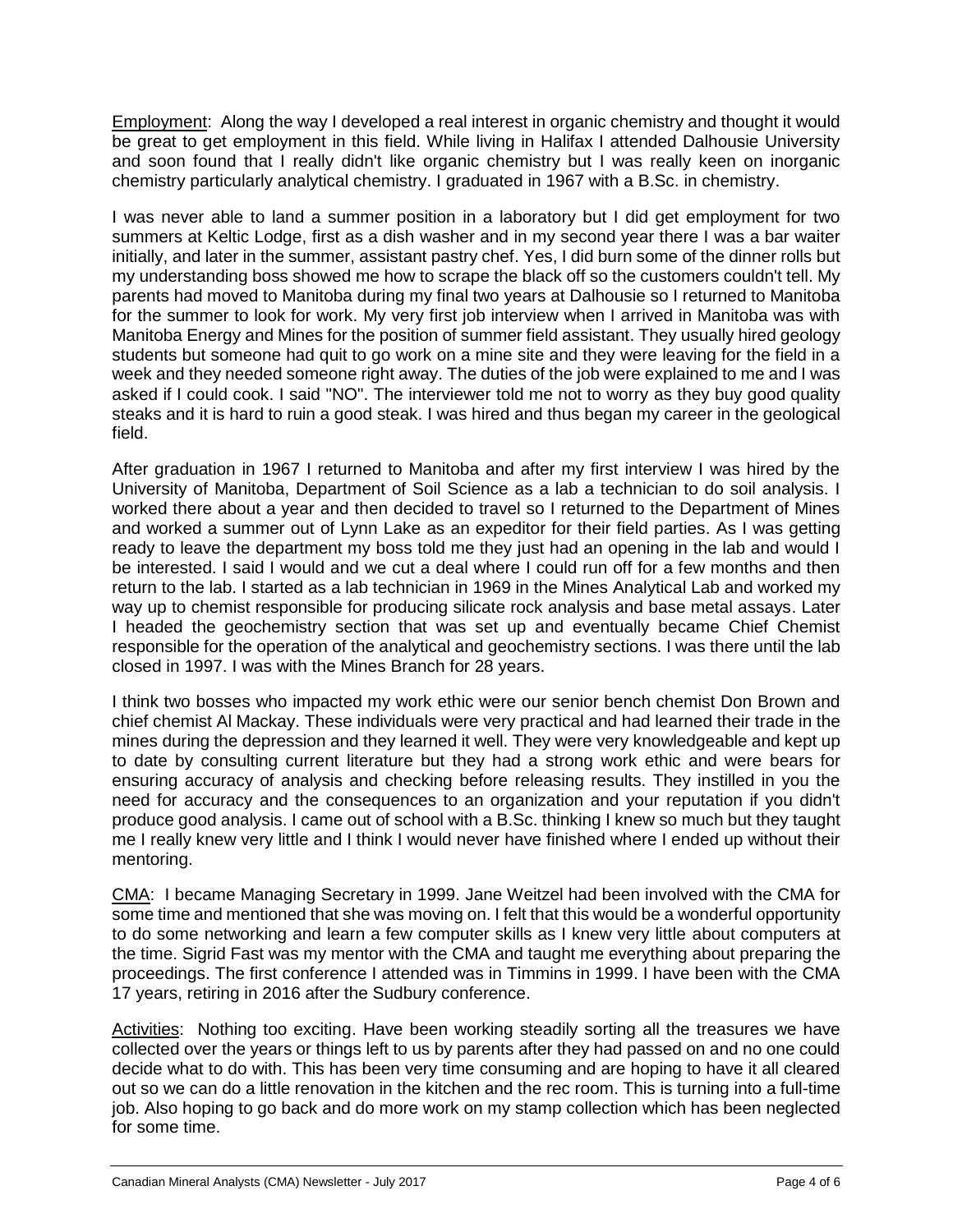Family: My wife's name is Lexie and we have been married for 45 years but when asked this question I try to avoid saying almost half a century. She comes from a mining family; her father having been an assayer in Sherridon, Manitoba who had performed the original assays for the Lynn Lake mine drill core.

My daughter Julie was teaching dance with the Royal Winnipeg Ballet and was working in their box office. She has a nice little write up on the ballet web site on who we are. Now she has moved on and is the ticket manager for the Manitoba Theater Center and supervises their box office for ticket sales. My son Michael works in the parts department at a local Mitsubishi car dealership.

Interesting Story: It most have been over 25 years ago when I was still in the lab we had an individual come in with a small metal sample. He said he found a 45 gallon drum sitting in a field and the drum was just filled with this material. Yes, it was definitely metallic, and from my observation I would definitely say it was electrolytic in origin. We consented to do some testing on it. I can't remember why but one of the elements we chose to do was silver. It was analyzed by atomic absorption and we did do a fire assay on it. The assay indicated it was well over 99% silver. This shook us up a bit. I phoned him the result and when I further questioned him on this material I found him to be rather evasive. We never heard from him again. I have never forgotten this incident and to this day whenever I pass an open field in the city I always look to see if there is a 45-gallon drum sitting out there.

Epilogue: At the CMA Conference and Exhibition held in Sudbury in September 2016, John was presented with a Lifetime Achievement award and a CMA Lifetime Membership. John's presence at annual CMA Conferences will be missed. On behalf of everyone in the CMA, we wish John a happy retirement, and heartfelt thanks for the great service he provided to the CMA over 17 years as Managing Secretary.



#### **SMA Cancels 2017 Conference – September 19 - 21, 2017**

The Society of Mineral Analysts (SMA) has cancelled its 2017 SMA Conference scheduled to be held in Elko, Nevada on September 19 - 21, 2017. The decision to cancel this year's Conference was made due to insufficient delegate registrations, not enough exhibit booths sold, and lack of technical papers submitted. The SMA executive board will be meeting in September to discuss the future of the SMA and will send out an electronic correspondence to its members with an update.

The SMA is the American counterpart of the Canadian Mineral Analysts (CMA): website: *[www.smamining.org](http://www.smamining.org/)* and e-mail: *[smamining@gmail.com](mailto:smamining@gmail.com)*

### **In Memoriam**

Rod Hanson, consultant, Nanaimo, BC passed away on April 10, 2017. He enjoyed being a member of the CMA for many years.